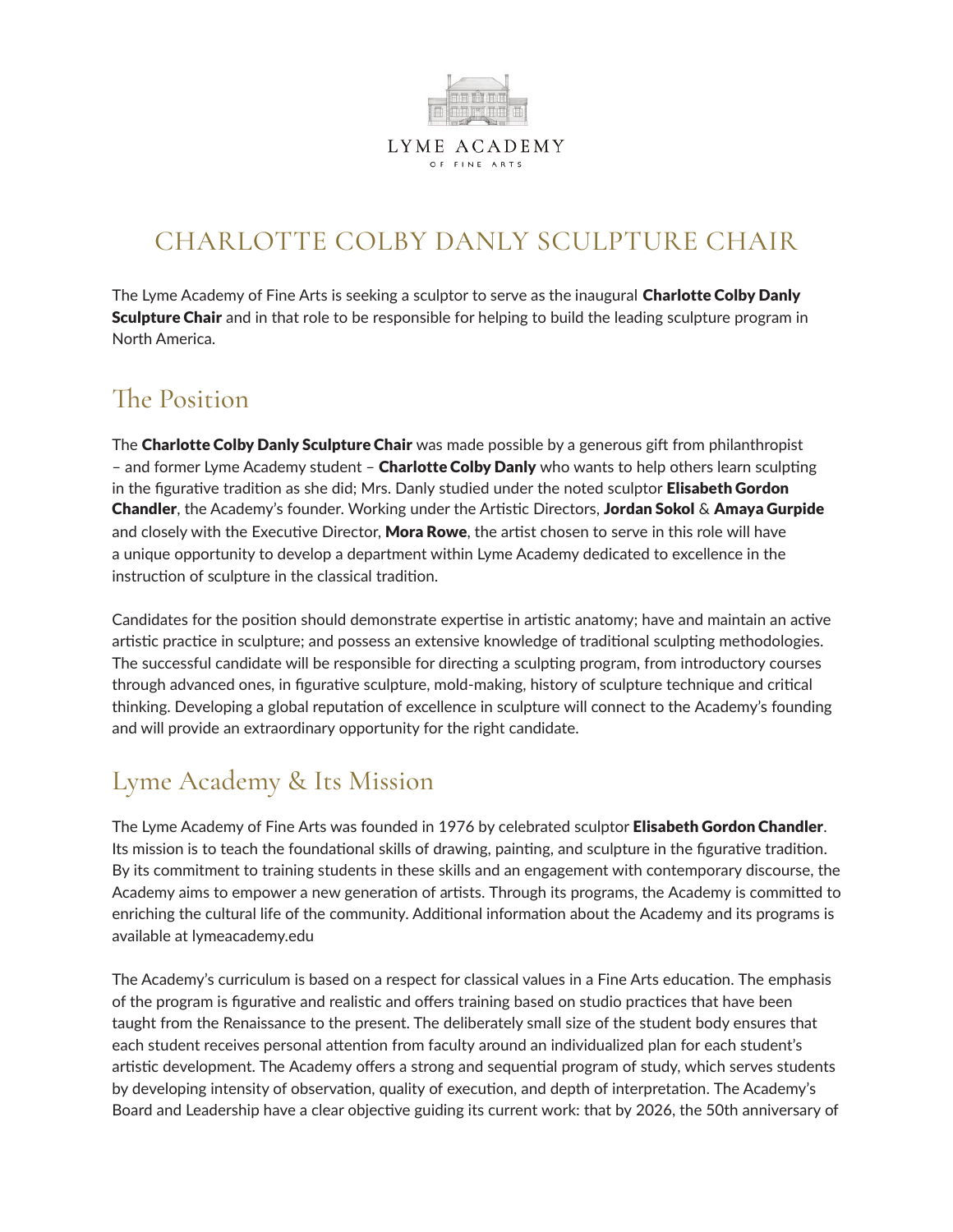

the Academy's founding it will be known nationally and internationally for the excellence of its instruction of figurative art in drawing, painting, and sculpture.

The Lyme Academy was founded in the basement of the Lyme Art Association as a school that was deeply connected to its community and focused on developing the artistic skills of its students. In the 1990s the Academy turned away from that ethos and instead focused on seat-time and credit accumulation as it became an accredited college. In 2021 the Board of Trustees of the Academy made the decision to return to the Academy's roots and to offer a curriculum that confers the mastery of artistic skills, not a degree. The incoming Charlotte Colby Danly Sculpture Chair will be charged with bringing that vision back to life in the world of sculpture.

### Qualifications

The successful candidate must be an established master sculptor, with a strong reputation and hence, the ability to attract students. In addition she/he must be an artist with extensive experience teaching in an atelier, academy, or other educational setting. The position requires an artist who not only has a reputation and a following, but also possesses an uncommon ability to teach and inspire students. Finally, the person chosen to serve as the Charlotte Colby Danly Sculpture Chair will be expected to move to and become a part of the Old Lyme/Shoreline community.

# Primary Areas of Responsibility and Duties

- Serve as the Academy's lead sculpture instructor, particularly for full-time students enrolled in Core courses in sculpture, as well as part-time students, those in workshops and continuing education classes.
- Lead the efforts to recruit sculpture students to apply for full-time study at the Academy and to oversee the student admissions process for sculpture students.
- Recruit and coordinate artist-faculty members to teach at the Academy and, where appropriate, to mentor them in their development as artists and pedagogues.
- Supervise all Academy sculpture instructors.
- With the Artistic Directors, design, implement and evaluate the sculpture program offered by Lyme Academy, including Core courses, part time continuing education, workshops, lectures and exhibitions.
- With the Executive Director, develop budgets and marketing strategies to execute the Academy's sculpture programming.
- Provide reports to the Board of Trustees on a regular basis on student enrollment and other activity on campus.
- Serve as custodian of the Academy's casts, molds and sculpture collections, as well as making molds and casts as needed.